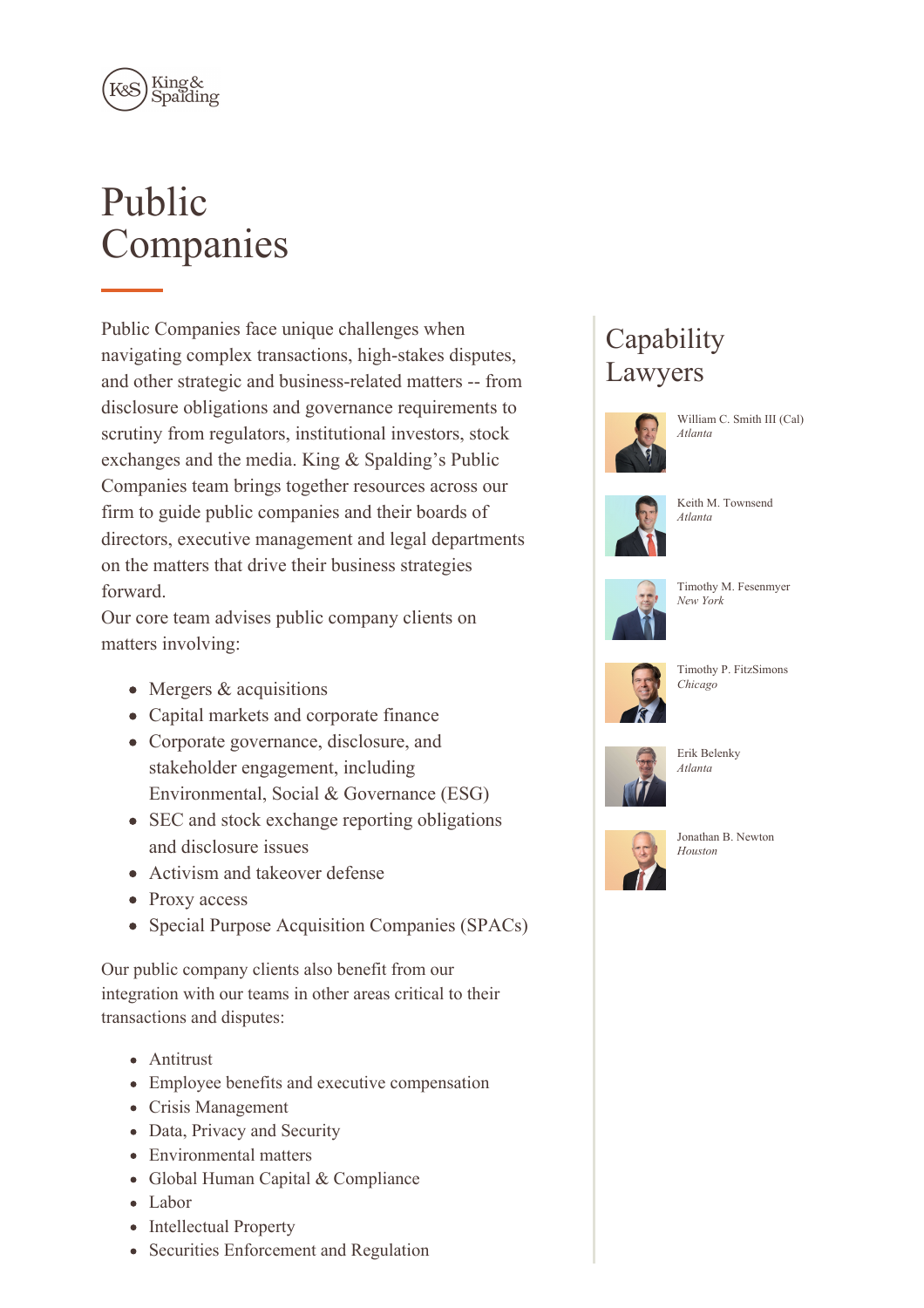• Securities Litigation

Cases & Deals *April 4, 2022* Riverview Acquisition Corp. to Merge with Westrock Coffee in de-SPAC Transaction

*March 28, 2022* Schweitzer-Mauduit International to Combine with Neenah

*February 16, 2022* Preferred Apartment Communities, Inc. (NYSE: APTS) to be acquired by Blackstone Real Estate Income Trust in an all-cash transaction valued at approximately \$5.8 billion

# [VIEW](https://www.kslaw.com/news-and-insights?capability_id=126&locale=en&post_category_id=1&post_type=0) ALL

Insights

#### **ARTICLE**

*May 20, 2021* Welcome to The Insider

### THOUGHT LEADERSHIP

*March 11, 2021* 2021 Form 10-K, Proxy Season and Offering Preparedness Toolkit

#### CLIENT ALERT

*December 11, 2020* BlackRock's 2021 Policy Guidance

#### [VIEW](https://www.kslaw.com/news-and-insights?capability_id=126&locale=en&post_type=2) ALL

#### Events

#### WEBINAR

*June 29, 2022* Food & Beverage: 2022 Mid-Year Transactional Review with King & Spalding and Goldman Sachs

#### WEBINAR

Trends in Investor Communications Key Proxy Statement Disclosure Trends

#### SPEAKING ENGAGEMENT

*September 26, 2019* Richard Fields, Cal Smith to Speak at National Investor Relations Institute's Charlotte Chapter Conference

## [VIEW](https://www.kslaw.com/news-and-insights?capability_id=126&locale=en&post_type=1) ALL

#### News

IN THE NEWS *June 30, 2022* Amanda Sonneborn and Darren Gardner discuss the transforming state of diversity and disclosure at public